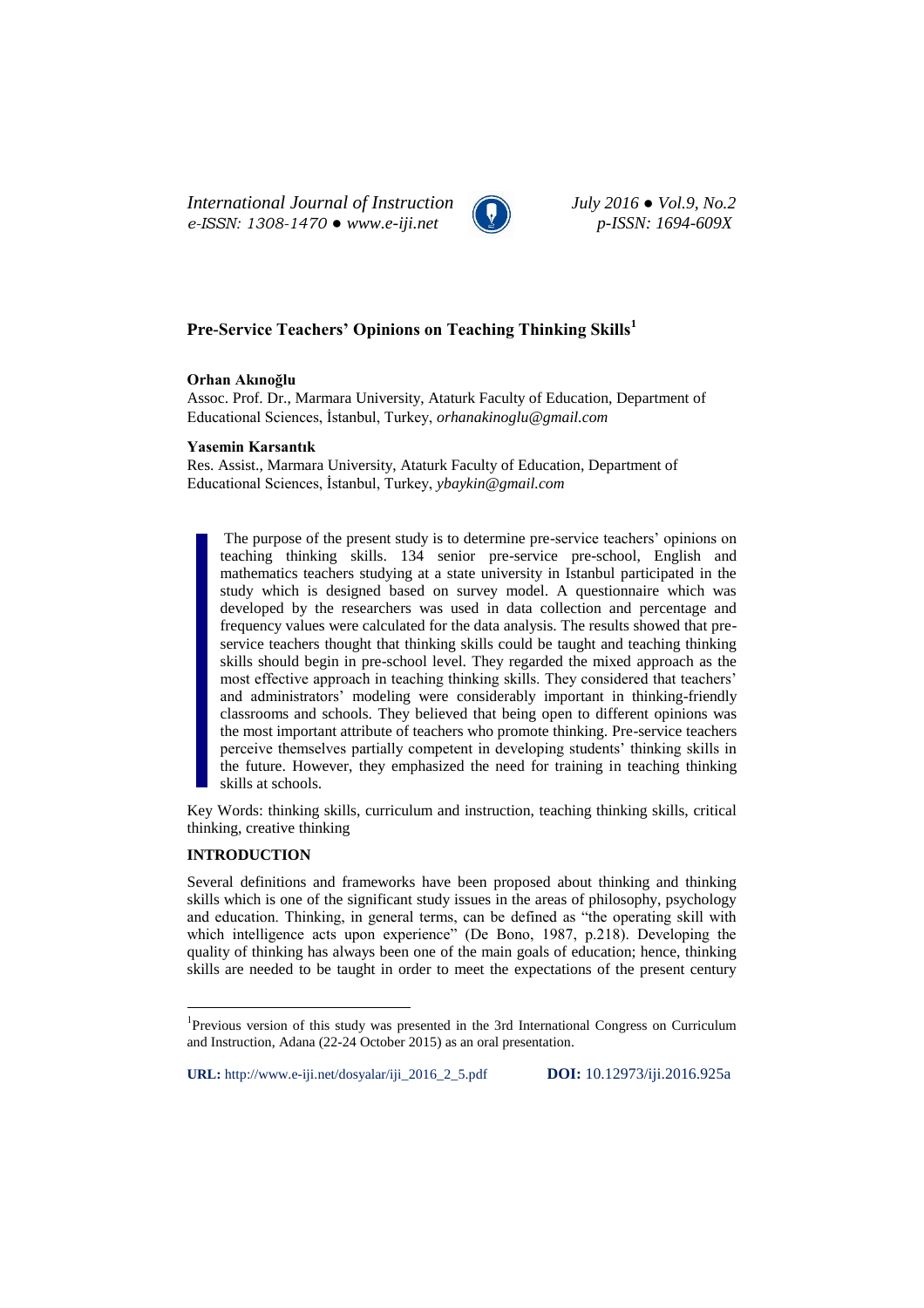from individuals (McGuinnes, 1999). Within this context, developing thinking which constructs a baseline for all of the courses at school is regarded as both an instrument for meaningful learning of the courses and a goal itself (McTighe & Schollenberger, 1991). Learners' effective thinking may be ensured through the ways such as asking questions requiring higher-order thinking, using writing activities and applying several strategies (Marzano, 1993). Therefore, curricula for thinking skills, based on a theoretical framework and expected to be developed both within and out of the courses, not only facilitate learners to transfer effective thinking skills into the other parts of their life, but also have a positive impact on their academic achievement (Hu, et. al, 2011).

# **CONTEXT AND LITERATURE REVIEW**

Majority of research on thinking skills addresses the types of thinking such as creative thinking, critical thinking, problem solving, decision-making and higher-order skills (Burke, Williams & Skinner, 2007). In the societies that are undergoing rapid developments in science and technology on the one hand and struggling to overcome various global problems on the other hand, critical thinking is considered as one of the key skills for individuals to adapt to this global climate (Hughes, 2014; Yang & Chung, 2009). Studies are conducted for developing teaching or developing critical thinking skills in different levels of formal education (Jackson, 1986; Pena & Almaguer, 2012; Yang & Chung, 2009). The report published by American Philosophical Association proposes that developing critical thinking skills and dispositions are needed to be regarded as an objective for K-12 curricula (Facione, 1990). In order to achieve this goal, McCall (2011) notes that it is considerably important to provide learning environments where different perspectives are welcomed and respected, and different opinions are encouraged. Studies indicate that the most effective method in developing critical thinking skills is to teach them directly as well as providing opportunities to learners for practicing them in other courses (Abrami, et. al, 2008; Heijltjes, Van Gog & Paas, 2014).

Creative thinking is one of the skills that is acknowledged as the  $21<sup>st</sup>$  century skill (Larson & Miller, 2011; Ravitz, et al., 2012; Voogt & Roblin, 2012). Creative thinking incorporates aspects of fluency, flexibility, originality and elaboration (Torrance, 1962). Research on creative thinking indicates that factors such as flexible use of time and place, providing appropriate materials, working outside the school building, game-based learning approaches, interaction with teachers and learner, opportunities for peer interaction and awareness of learner needs promote learners" creative thinking skills (Davies, et al., 2013). Further research demonstrates that creative thinking skills can be developed via various methods and techniques such as brainstorming, SCAMPER, analogies and collaborative group work (Eragamreddy, 2013; Gregory, et. al, 2013).

Problem solving skills can be considered as one of the key skills that individuals need to acquire for attaining achievement in their personal, social and working life. It is important to know what the problem is in order to understand problem solving skills more accurately. Mayer (1998) proposes that problem solving involves cognitive (instructional goals, processing knowledge), metacognitive (strategies for reading and writing) and motivational (interest, self-efficacy) dimensions and successful problem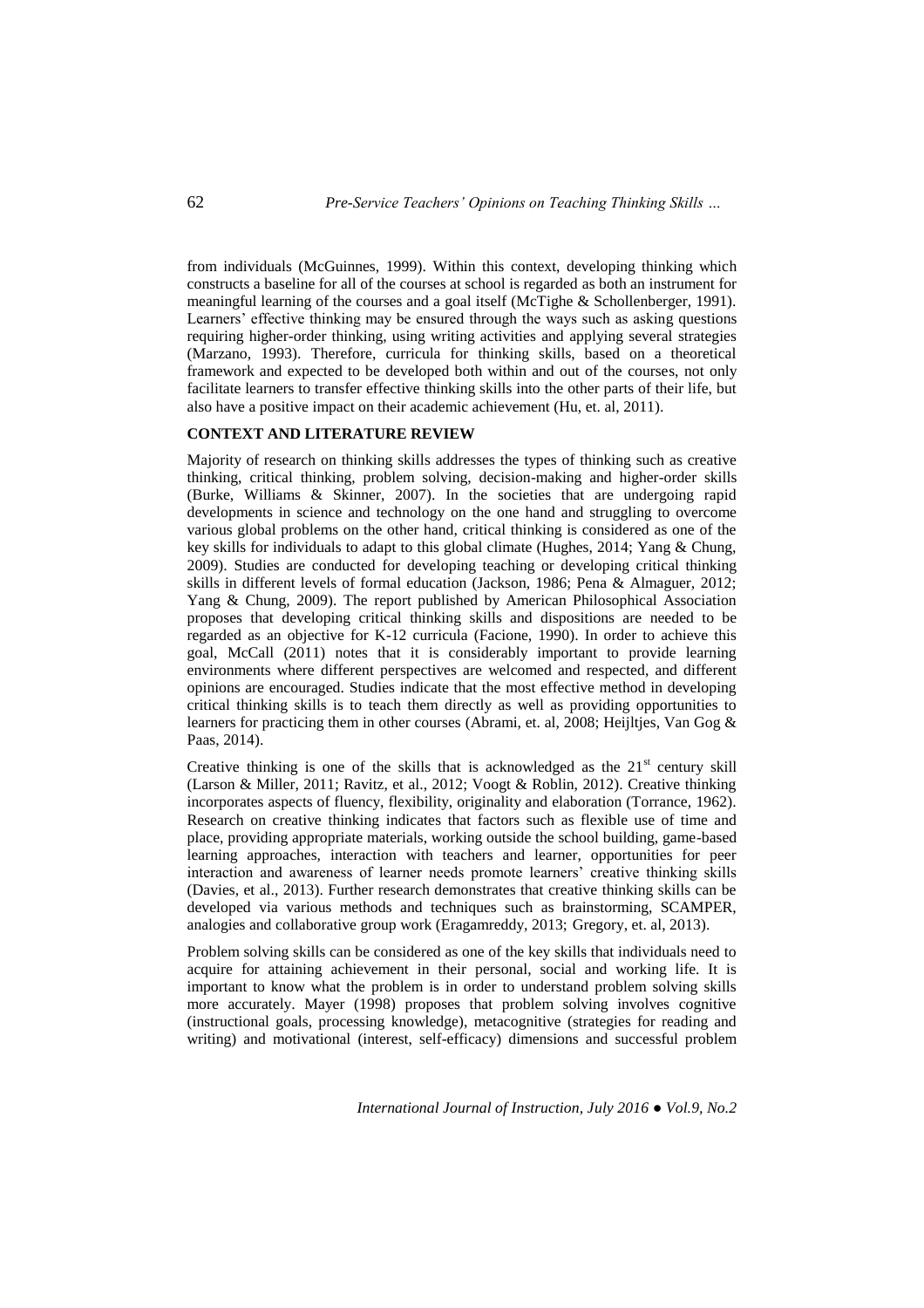solving in academic environments requires taking all of these dimensions into consideration. It is seen that studies on teaching or developing problem solving skills demonstrate favorable results (Cote, et al., 2014; Serin, 2011; Woodward, Carnine & Gersten, 1988).

Decision-making requires a selection among the possible alternatives. Decision-making skill, which is comprised of the procedures such as being aware of the situation to be decided, producing alternatives, evaluating alternatives, preferring one of the alternatives, re-evaluating and implementing the preferred alternative, and checking the result, is influenced by social factors, types of the decision, importance of the decision and personal factors (Halpern, 1997). Eggert, et.al (2013) proposes that collaborative learning strategies develop learners' decision-making skills. Researches on decisionmaking skills address that those skills can be developed. Approach to the issue to be decided, decision-maker and environmental factor in decision-making process are significant factors that determine the decision. There seems some differences in decision-making process depending on gender, age (Lizarraga, Baquedano & Cardelle-Elawar, 2007), duration of education (Eggert & Bögeholz, 2010) and other individual differences such as socio-economic status and cognitive ability (Bruin, Parker & Fischhoff, 2007).

The role of well-trained teachers in teaching thinking skills is considerably important (Akınoğlu, 2001). Teachers need to have knowledge about thinking skills, know how to teach those skills through activities including thinking skills, become aware of the difficulties that learners may encounter, and develop preventive methods for those difficulties in order to enable learners to become effective thinkers rather than transferring knowledge to their learners (Zohar & Schwartzer, 2005). It is also thought that teachers" awareness should be raised and several regulations should be made for ensuring teachers to acquire essential skills in teacher education process in order to help them attain proficiency in teaching thinking skills.

The number of the studies conducted with pre-service teachers on teaching thinking skills is rather limited. Alwehaibi (2012) proposed a program for pre-service English language teachers to develop their teaching for thinking skills while Harrison (2013) showed the use of interactive whiteboard in teaching higher order thinking skills to preservice teachers. Nevertheless, it is thought that pre-service teachers" opinions on teaching thinking skills may have an impact on their future practices. Within this scope, the purpose of the present study is to determine pre-service teachers' opinions on teaching thinking skills.

# **METHOD**

Information about research model, study group, data collection instrument, data collection procedure and data analysis are presented in this section.

### **Research Model**

This study whose purpose is to determine pre-service teachers" opinions on teaching thinking skills was designed with descriptive survey model. The aim of descriptive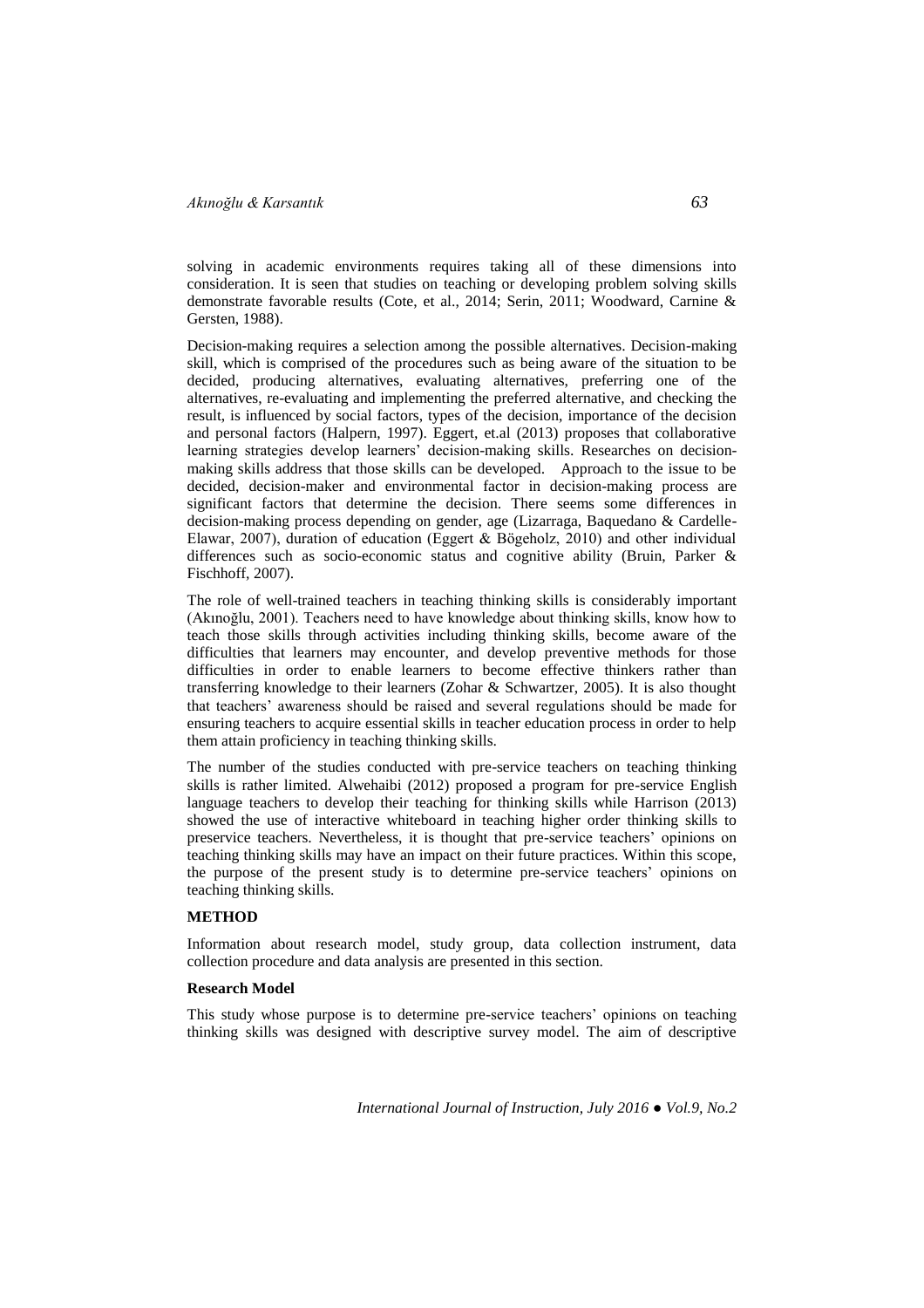survey models is to describe, compare, analyze and interpret the situations of individuals, institutions, groups or sources in the way they are (Cohen, Manion  $\&$ Morrison, 2007).

## **Sample**

134 senior pre-service teachers participated in the study who studied in pre-school education (PSE), English language teaching (ELT) and primary mathematics education (PME) departments at a state university in Istanbul in 2014-2015 academic year. Criterion sampling method, which is one of the purposive sampling methods was used in this study. Department is a criterion for sampling. The participants were selected from three departments since thinking skills such as creative thinking and problem solving are underlined in pre-school, English and mathematics curricula developed by Board of Education in Turkey. Another criterion is that pre-service teachers were in their last year at university, which means that they enrolled in an internship program. Table 1 exhibits the distribution of pre-service teachers according to departments.

Table 1: Distribution of pre-service teachers according to departments

| Departments                   |     | $\%$  |
|-------------------------------|-----|-------|
| Pre-School Education          | 59  | 44.03 |
| English Language Teaching     | .54 | 40.30 |
| Primary Mathematics Education | 21  | 15.67 |
| Total                         | 134 | 100   |

## **Data Collection Instrument**

A questionnaire developed by researchers based on literature review was used for data collection in the study. The related literature was reviewed comprehensively, questionnaire items were determined, expert opinions were taken and a pilot study was conducted with a group of pre-service teachers in the development process of the questionnaire. First of all, 57 items were written down for constructing the questionnaire. After expert opinions were taken from three experts studying in educational sciences department, the number of items reduced to 43 items. Validity of the questionnaire was attempted to be ensured in this way. Cronbach"s reliability coefficient of the questionnaire was also found to be .76. Reliability coefficient value of .70 and more indicates an adequate reliability (Büyüköztürk, 2011). The questionnaire consists of four sub-dimensions, one of which is related to teaching thinking skills. This sub-dimension includes 12 close-ended questions which were used in this study. The reliability coefficient of this sub-dimension was found to be .56.

### **Data Collection and Data Analysis**

Data of the study were collected by the researcher within the class hours in the spring semester of 2014-2015 academic year. Descriptive statistics such as percentage and frequency distributions were calculated for the data analysis.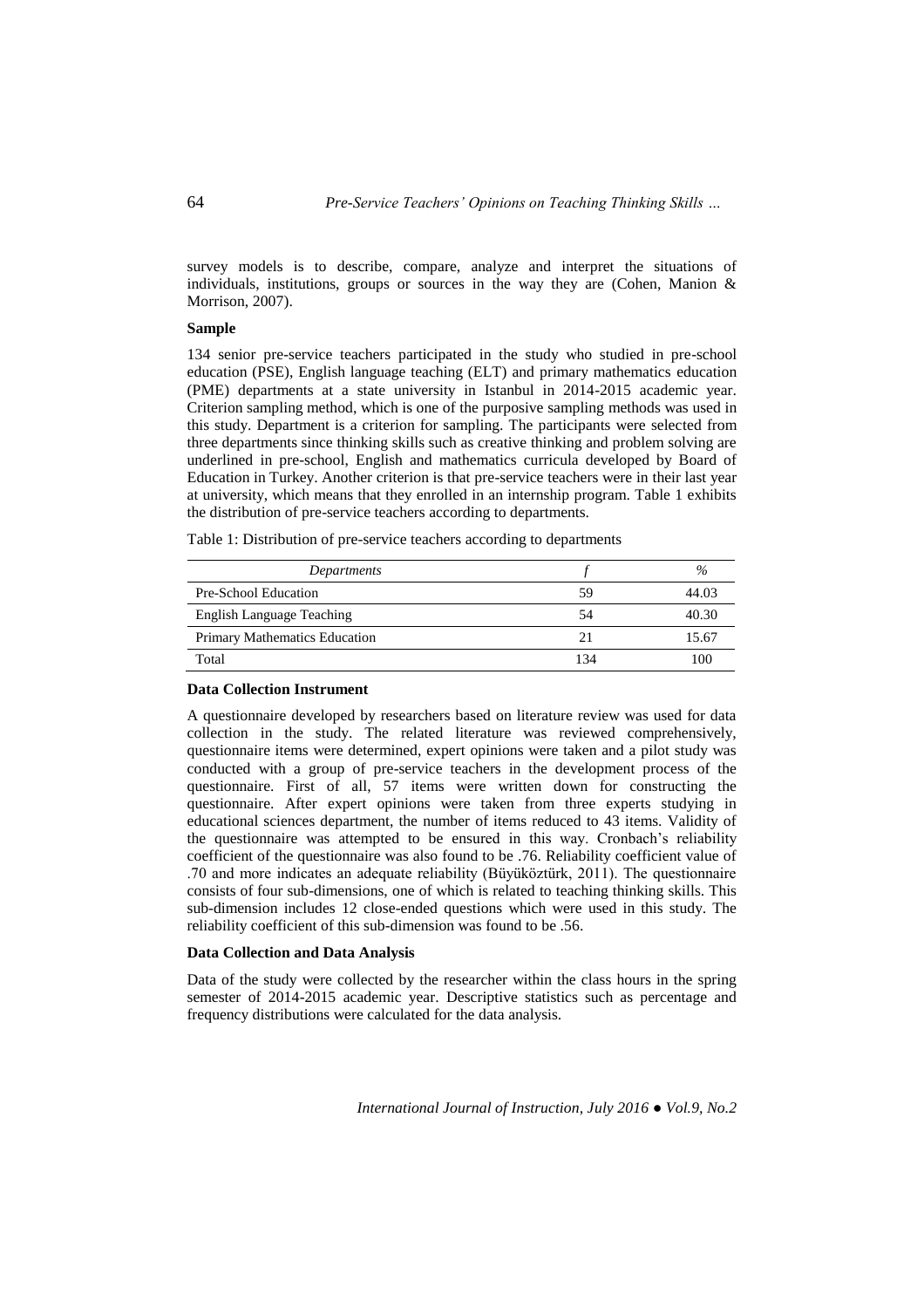# **FINDINGS**

This section includes the findings that demonstrate pre-service teachers' opinions on teaching thinking skills. Table 2 presents their opinions on whether thinking skills (TS) can be taught or not.

Table 2: Opinions on whether thinking skills can be taught or not

|                               |    | Yes     |          | No       |    | Partially |    | <i>Other</i> |
|-------------------------------|----|---------|----------|----------|----|-----------|----|--------------|
| Departments                   |    | $\%$    |          | $\%$     |    | $\%$      |    | $\%$         |
| Pre-School Education          | 42 | 71.2    | $\theta$ | $\theta$ | 8  | 13.6      | Q  | 15.3         |
| English Language Teaching     | 30 | 55.6    |          | 1.9      | 18 | 33.3      |    | 9.3          |
| Primary Mathematics Education | 17 | 81.0    |          | 4.8      |    | 4.8       |    | 9.5          |
| Total                         | 89 | $66.4*$ |          | 15       | 27 | 20-1      | 16 |              |

It is seen in Table 2 that pre-service teachers (66.4%) consider that thinking skills can be taught. Table 3 displays their opinions on the level of education when teaching thinking skills should begin and when it is more effective.

| Departments | Level<br>(TTS) |                | Pre-School | Primar <sub>,</sub> | School         | Middle   | School   | Secondary      | School        |                | University |          | Nothing  |
|-------------|----------------|----------------|------------|---------------------|----------------|----------|----------|----------------|---------------|----------------|------------|----------|----------|
|             |                |                | $\%$       |                     | $\%$           |          | $\%$     |                | $\frac{0}{0}$ |                | $\%$       |          | $\%$     |
| <b>PSE</b>  | Beginning      | 58             | 98.3       | $\Omega$            | $\overline{0}$ | $\theta$ | $\Omega$ |                | 1.7           | $\theta$       | $\Omega$   | $\Omega$ | $\Omega$ |
|             | Effectiveness  | 40             | 63.5       | 12                  | 19.1           | 5        | 7.9      | $\overline{4}$ | 6.4           | $\overline{c}$ | 3.2        | $\Omega$ | $\Omega$ |
| <b>ELT</b>  | Beginning      | 29             | 53.7       | 18                  | 33.3           | 6        | 11.1     | $\overline{0}$ | $\theta$      | $\Omega$       | $\Omega$   |          | 1.9      |
|             | Effectiveness  | 7              | 13.0       | 13                  | 24.1           | 13       | 24.1     | 19             | 35.2          | 2              | 3.7        | $\Omega$ | $\Omega$ |
|             | Beginning      | 15             | 71.4       | 4                   | 19.0           | 1        | 4.8      | $\Omega$       | $\Omega$      | $\theta$       | $\Omega$   |          | 4.8      |
| <b>PME</b>  | Effectiveness  | $\overline{4}$ | 19.0       | 6                   | 28.6           | 7        | 33.3     | $\overline{c}$ | 9.5           | $\overline{c}$ | 9.5        | $\Omega$ | $\Omega$ |
|             | Beginning      | 102            | $76.1*$    | 22                  | 16.4           | 7        | 5.2      |                | 0.7           | $\theta$       | $\Omega$   | 2        | 1.5      |
| Total       | Effectiveness  | 51             | $37.0*$    | 31                  | 22.5           | 25       | 18.1     | 25             | 18.1          | 6              | 4.3        | $\Omega$ | $\Omega$ |

Table 3: Opinions on teaching thinking skills (TTS) and level of education

Table 3 displays that pre-service pre-school teachers think that pre-school is both the beginning level (98.3%) and effectiveness level (63.5%) of teaching thinking skills. Preservice English teachers believe that the beginning level of teaching thinking skills is pre-school (53.7%), yet the effectiveness level is secondary school (35.2%). Pre-service mathematics teachers also consider that pre-school is the beginning level of teaching thinking skills (71.4%), however, the effectiveness level is middle school (33.3%). In general terms, pre-service teachers consider pre-school level as both the beginning level (76.1%) and effectiveness level (37%) of teaching thinking skills. Pre-service teachers"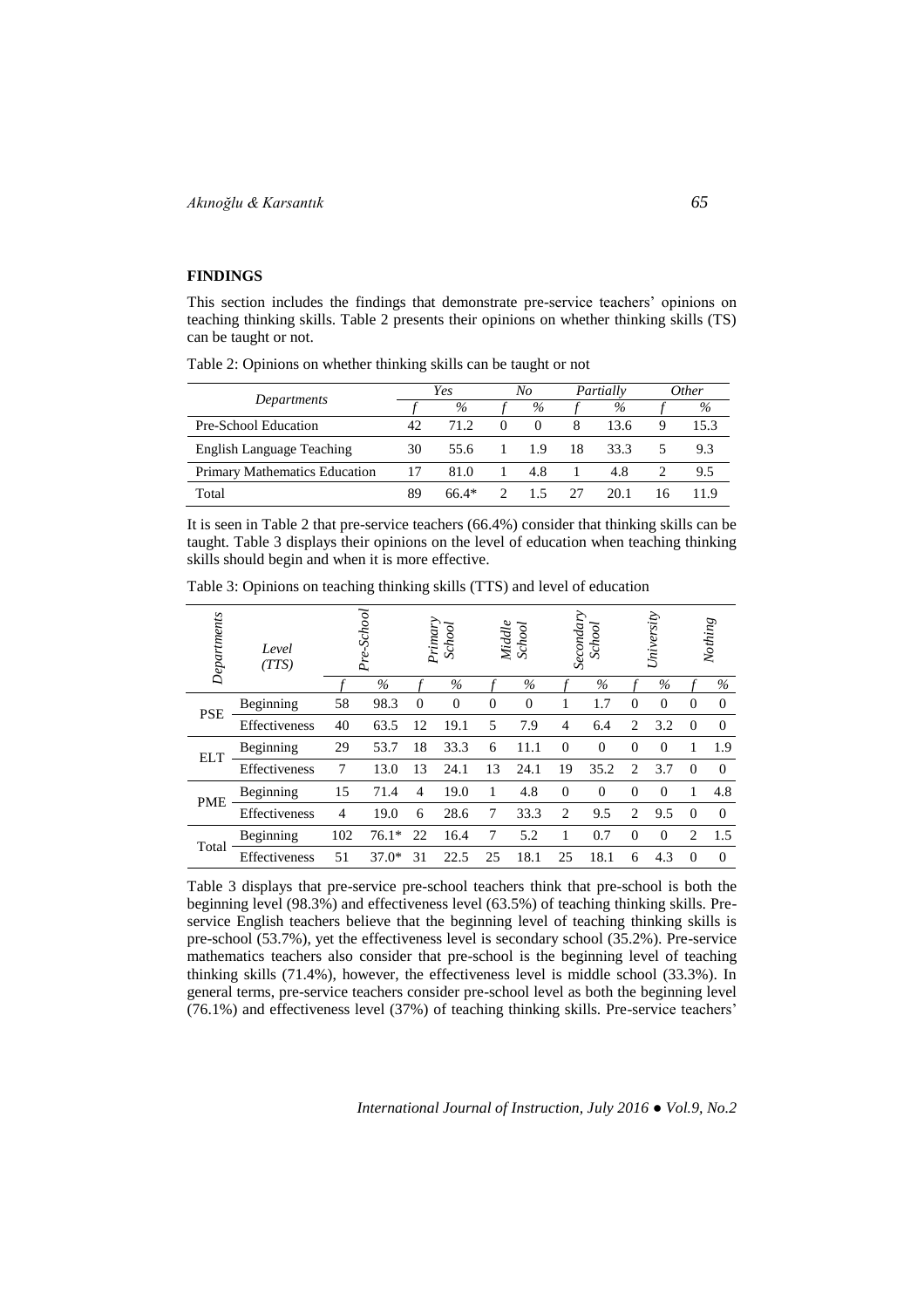opinions on the most effective approach for teaching thinking skills are presented in Table 4.

Table 4: Opinions on the most effective approach for teaching thinking skills

| Approaches for teaching thinking skills                                                         |    | <b>PSE</b> | ELT      |          |                          | <b>PME</b> |                | Total   |
|-------------------------------------------------------------------------------------------------|----|------------|----------|----------|--------------------------|------------|----------------|---------|
|                                                                                                 |    | $\%$       |          | $\%$     |                          | $\%$       |                | $\%$    |
| Subject-based approach (Teaching)<br>thinking skills and content in parallel)                   | 1  | 1.7        | -1       | 1.8      | $\mathfrak{D}$           | 8.7        | $\overline{4}$ | 2.9     |
| Content-based approach (Integrating<br>thinking skills in course content<br><i>implicitly</i> ) | 12 | 20.3       | 21       | 38.2     | $\overline{4}$           | 17.4       | 37             | 27.0    |
| Skill-based approach (Teaching<br>thinking skills in a separate<br>context/General approach)    | 10 | 16.9       | 7        | 12.7     | $\overline{\mathcal{A}}$ | 17.4       | 21             | 15.3    |
| Mixed approach (Integrating subject-<br>based and skill-based approaches)                       | 33 | 55.9       | 26       | 47.3     | 12                       | 52.2       | 71             | $51.8*$ |
| Nothing                                                                                         | 3  | 5.1        | $\Omega$ | $\Omega$ |                          | 4.3        | $\overline{4}$ | 2.9     |

Table 4 shows that 51.8% of the pre-service teachers consider mixed approach as the most effective approach in teaching thinking skills. Table 5 presents pre-service teachers" opinions on the most important feature of thinking-friendly classroom environment.

Table 5: Opinions on the most important feature of thinking-friendly classroom environment

| <i>Features of a thinking-friendly</i>                                         |    | <b>PSE</b> |          | <b>ELT</b> |    | <b>PME</b> |    | Total   |
|--------------------------------------------------------------------------------|----|------------|----------|------------|----|------------|----|---------|
| classroom environment                                                          |    | $\%$       |          | $\%$       |    | $\%$       |    | $\%$    |
| Physical characteristics of the classroom                                      | 6  | 3.9        | 3        | 2.0        | 2  | 3.6        | 11 | 3.0     |
| Teacher modelling in using effective<br>thinking skills                        | 36 | 23.5       | 40       | 26.1       | 16 | 28.6       | 92 | $25.4*$ |
| An open atmosphere based on research<br>and inquiry                            | 32 | 20.9       | 27       | 17.6       | 7  | 12.5       | 66 | 18.2    |
| Communication and interaction<br>promoting thinking between learners           | 26 | 16.9       | 28       | 18.3       | 15 | 26.8       | 69 | $19.1*$ |
| Active participation in activities<br>promoting thinking                       | 32 | 20.9       | 25       | 16.3       | 8  | 14.3       | 65 | 18.0    |
| Classroom arrangement enabling learners<br>to talk and discuss with each other | 20 | 13.1       | 30       | 19.6       | 7  | 12.5       | 57 | 15.7    |
| Other                                                                          |    | 0.7        | $\Omega$ | 0.0        |    | 1.8        | 2  | 0.6     |

It is seen in Table 5 that pre-service teachers consider modeling (25.4%) and communication and interaction (19.1%) more important than other features. Table 6 displays pre-service teachers' opinions on the most important feature of thinkingfriendly school environment.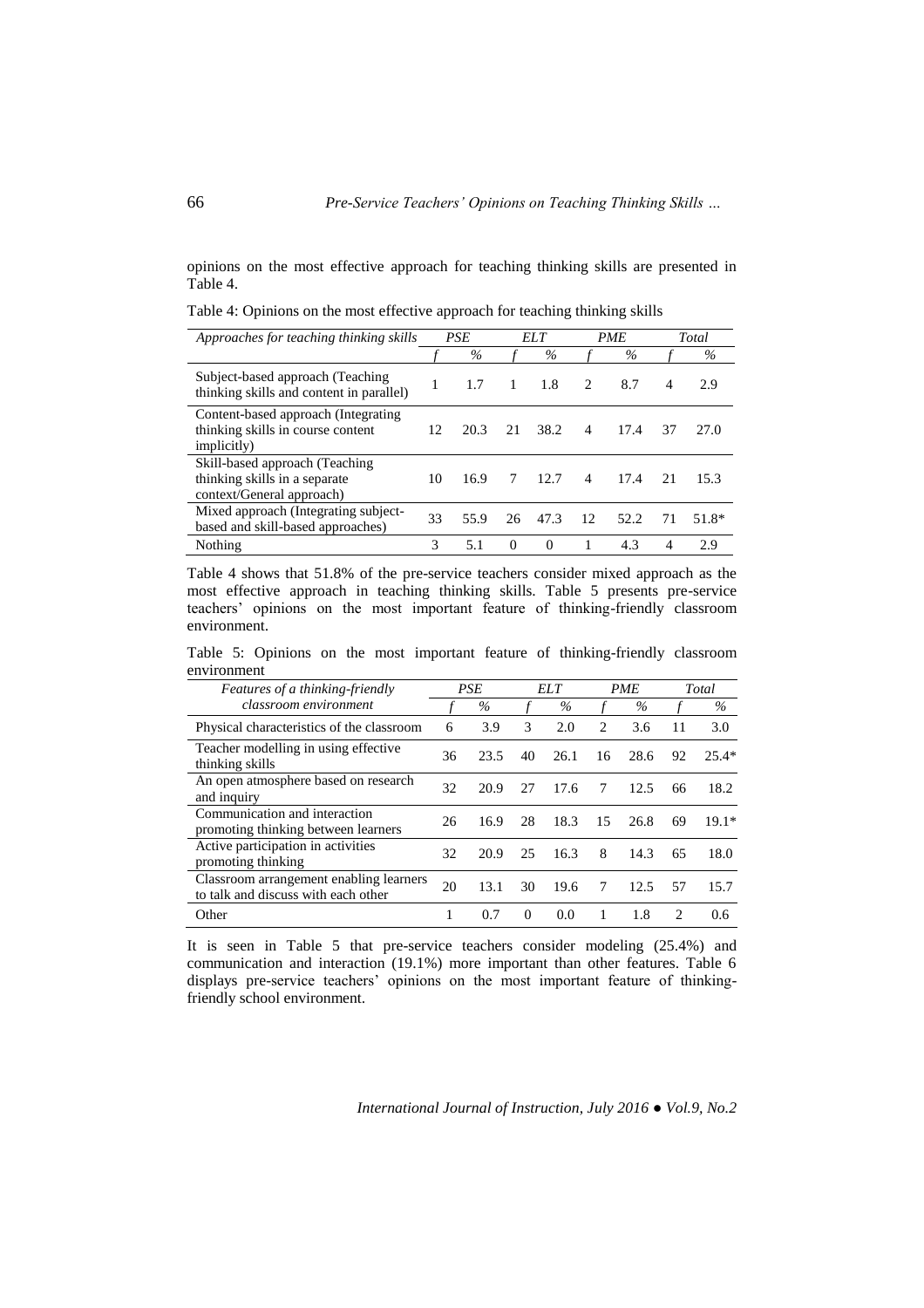# *Akınoğlu & Karsantık 67*

|             |  |  |  |  | Table 6: Opinions on the most important feature of thinking-friendly school |  |
|-------------|--|--|--|--|-----------------------------------------------------------------------------|--|
| environment |  |  |  |  |                                                                             |  |

| <i>Features of a thinking-friendly</i>                   | <b>PSE</b> |          | EL T     |          |                | <b>PME</b> | Total    |         |  |
|----------------------------------------------------------|------------|----------|----------|----------|----------------|------------|----------|---------|--|
| school environment                                       |            | $\%$     |          | $\%$     |                | $\%$       |          | $\%$    |  |
| Democratic school culture                                | 29         | 27.1     | 24       | 22.6     | 11             | 26.2       | 64       | 25.1    |  |
| School conditions and<br>technological equipment         | 12         | 11.2     | -11      | 10.4     | $\mathfrak{D}$ | 4.8        | 25       | 9.8     |  |
| Mission of growing effective<br>thinker and learner      | 28         | 26.2     | 32       | 30.2     | 14             | 33.3       | 74       | $29.0*$ |  |
| Administrator and teacher<br>modeling in thinking skills | 38         | 35.5     | 39       | 36.8     | 15             | 35.7       | 92       | $36.1*$ |  |
| Other                                                    |            | $\Omega$ | $\Omega$ | $\Omega$ | $\Omega$       | $\Omega$   | $\Omega$ | 0       |  |

Table 6 shows that pre-service teachers regard administrator and teacher modeling (36.1%) and mission of growing effective thinker and learner (29%) as the important features of thinking-friendly classroom environment. Pre-service teachers" opinions on the most important characteristic of teachers promoting thinking skills are presented in Table 7.

Table 7: Opinions on the most important attribute of teachers promoting thinking skills

| Attributes of teachers promoting<br>thinking skills |          | PSE  |    | EL T |          | <b>PME</b> |    | Total |
|-----------------------------------------------------|----------|------|----|------|----------|------------|----|-------|
|                                                     |          | $\%$ |    | $\%$ |          | $\%$       |    | $\%$  |
| Developing students' self-respect                   | 28       | 25.9 | 19 | 18.1 | 11       | 29.7       | 58 | 24.4  |
| Being positive                                      | 4        | 3.7  | 4  | 3.8  |          | 27         | 9  | 3.8   |
| Being a role model learner and thinker              | 23       | 21.3 | 31 | 29.5 | 8        | 21.6       | 62 | 26.1  |
| Open to different opinions                          | 43       | 39.8 | 44 | 41.9 | 13       | 35.1       | 88 | 37.0* |
| Listening to learners attentively                   | 10       | 9.3  | 6  | 5.7  | 4        | 10.8       | 20 | 8.4   |
| Other                                               | $\theta$ | 0    |    | 1.0  | $\theta$ | $\theta$   |    | 04    |

Table 7 demonstrates that pre-service teachers consider that the most important attribute of teachers to the promoting thinking is to be open to different opinions (37%). Table 8 shows pre-service teachers" opinions on teachers" knowledge and skills, efficiency of course books and pre-service teachers" perceived self-efficacy levels in teaching thinking skills.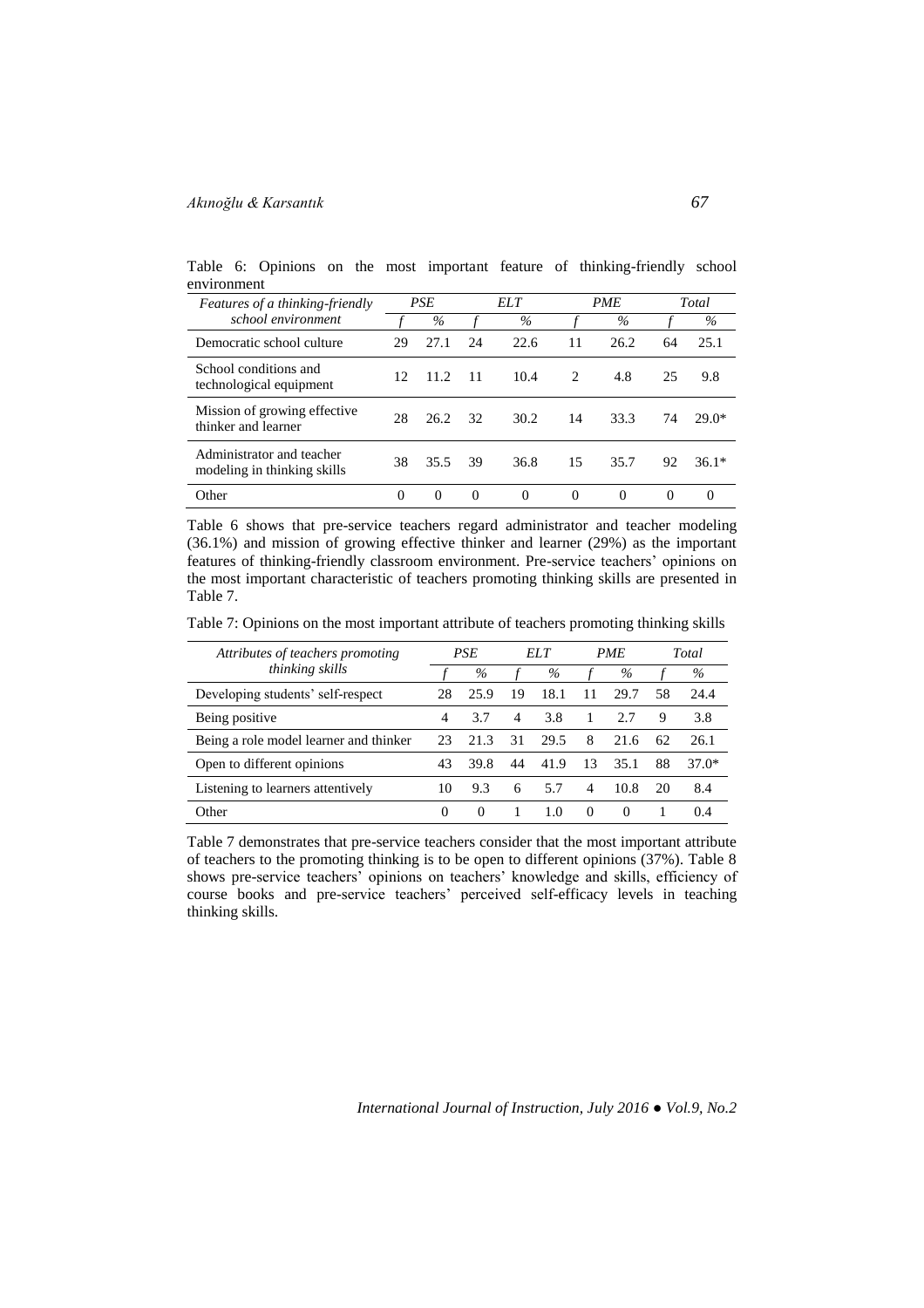Table 8: Opinions on the levels of teachers' thinking skills knowledge (TS Knowledge), teachers" skills in teaching thinking skills (Skills in TTS), efficiency of course books (Efficiency of CB) and perceived self-efficacy in teaching thinking skills (Self-efficacy-TTS)

| Department | Items             | Very low<br>Lοw |          |                | Medium         |                |         | High          |      | Very high                |          | No idea        |          |
|------------|-------------------|-----------------|----------|----------------|----------------|----------------|---------|---------------|------|--------------------------|----------|----------------|----------|
|            |                   | f               | $\%$     | $\overline{f}$ | $\%$           | $\overline{f}$ | $\%$    | $\mathcal{f}$ | $\%$ | $\boldsymbol{f}$         | $\%$     | f              | $\%$     |
|            | TS knowledge      |                 | 1.7      | 13             | 22.4           | 28             | 48.3    | 13            | 22.4 | 3                        | 5.2      | $\Omega$       | $\Omega$ |
| PSE        | Skills in TTS     | 2               | 3.4      | 14             | 23.7           | 30             | 50.8    | 11            | 18.6 | 2                        | 3.4      | $\Omega$       | $\theta$ |
|            | Efficiency of CB  | 4               | 6.8      | 14             | 23.7           | 23             | 39.0    | 14            | 23.7 | 1                        | 1.7      | 3              | 5.1      |
|            | Self-efficacy-TTS | 1               | 1.7      | 1              | 1.7            | 33             | 55.9    | 23            | 39.0 | 1                        | 1.7      | $\Omega$       | $\theta$ |
|            | TS knowledge      | 3               | 5.6      | 12             | 22.2           | 28             | 51.9    | 11            | 20.4 | $\Omega$                 | $\Omega$ | $\theta$       | $\theta$ |
| ELT        | Skills in TTS     | 5               | 9.3      | 18             | 33.3           | 25             | 46.3    | 5             | 9.3  |                          | 1.9      | $\Omega$       | $\Omega$ |
|            | Efficiency of CB  | 6               | 11.1     | 20             | 37.0           | 22             | 40.7    | 4             | 7.4  | $\Omega$                 | $\Omega$ | $\overline{c}$ | 3.7      |
|            | Self-efficacy-TTS | $\overline{0}$  | $\theta$ | 7              | 13.0           | 35             | 64.8    | 11            | 20.4 | 1                        | 1.9      | $\Omega$       | $\theta$ |
|            | TS knowledge      | $\overline{0}$  | $\Omega$ | 5              | 23.8           | $\overline{4}$ | 19.0    | 11            | 52.4 | 1                        | 4.8      | $\Omega$       | $\Omega$ |
|            | Skills in TTS     | $\theta$        | $\Omega$ | 5              | 23.8           | 9              | 42.9    | 5             | 23.8 | $\mathfrak{D}$           | 9.5      | $\Omega$       | $\theta$ |
| PME        | Efficiency of CB  | $\overline{0}$  | $\Omega$ | 9              | 42.9           | 5              | 23.8    | 5             | 23.8 | 1                        | 4.8      | 1              | 4.8      |
|            | Self-efficacy-TTS | 1               | 4.8      | $\mathbf{0}$   | $\overline{0}$ | 10             | 47.6    | 9             | 42.9 | 1                        | 4.8      | $\Omega$       | $\theta$ |
|            | TS knowledge      | $\overline{4}$  | 3.0      | 30             | 22.6           | 60             | $45.1*$ | 35            | 26.3 | $\overline{\mathcal{A}}$ | 3.0      | $\theta$       | $\theta$ |
| Total      | Skills in TTS     | 7               | 5.2      | 37             | 27.6           | 64             | 47.8*   | 21            | 15.7 | 5                        | 3.7      | $\Omega$       | $\theta$ |
|            | Efficiency of CB  | 10              | 7.5      | 43             | 32.1           | 50             | $37.3*$ | 23            | 17.2 | $\overline{c}$           | 1.5      | 6              | 4.5      |
|            | Self-efficacy-TTS | $\overline{2}$  | 1.5      | 8              | 6.0            | 78             | 58.2*   | 43            | 32.1 | 3                        | 2.2      | $\Omega$       | $\theta$ |

Table 8 shows that 45.1% of pre-service teachers believe that field teachers" knowledge on thinking skills is in "medium" level. 47.8% of them think that field teachers" skills in teaching thinking skills are in "medium" level. 37.3% of them consider that efficiency of course books in teaching thinking skills is in "medium" level and 58.2% of them perceive their self-efficacy in teaching thinking skills is in "medium" level. Table 9 demonstrates the findings about pre-service teachers' training needs for teaching thinking skills in pre-service teacher education.

Table 9: Training need for teaching thinking skills in pre-service teacher education

|                                  |                        |      | Yes     |    | No   |      | Partially |
|----------------------------------|------------------------|------|---------|----|------|------|-----------|
| Departments                      | <i>Item</i>            |      | $\%$    |    | $\%$ |      | %         |
| Pre-School Education             | Training needs for TTS | 32   | 54.2    | 12 | 20.3 | - 15 | 25.4      |
| <b>English Language Teaching</b> | Training needs for TTS | 43   | 79.6    | 3  | 5.6  |      | 14.8      |
| Primary Mathematics Edu.         | Training needs for TTS | - 11 | 52.4    | 2  | 9.5  | 8    | 38.1      |
| Total                            | Training needs for TTS | 86   | $64.2*$ | 17 | 12.7 | 31   | 23.1      |

As it can be seen in Table 9, 64.2% of pre-service teachers need training for teaching thinking skills in their teacher education process.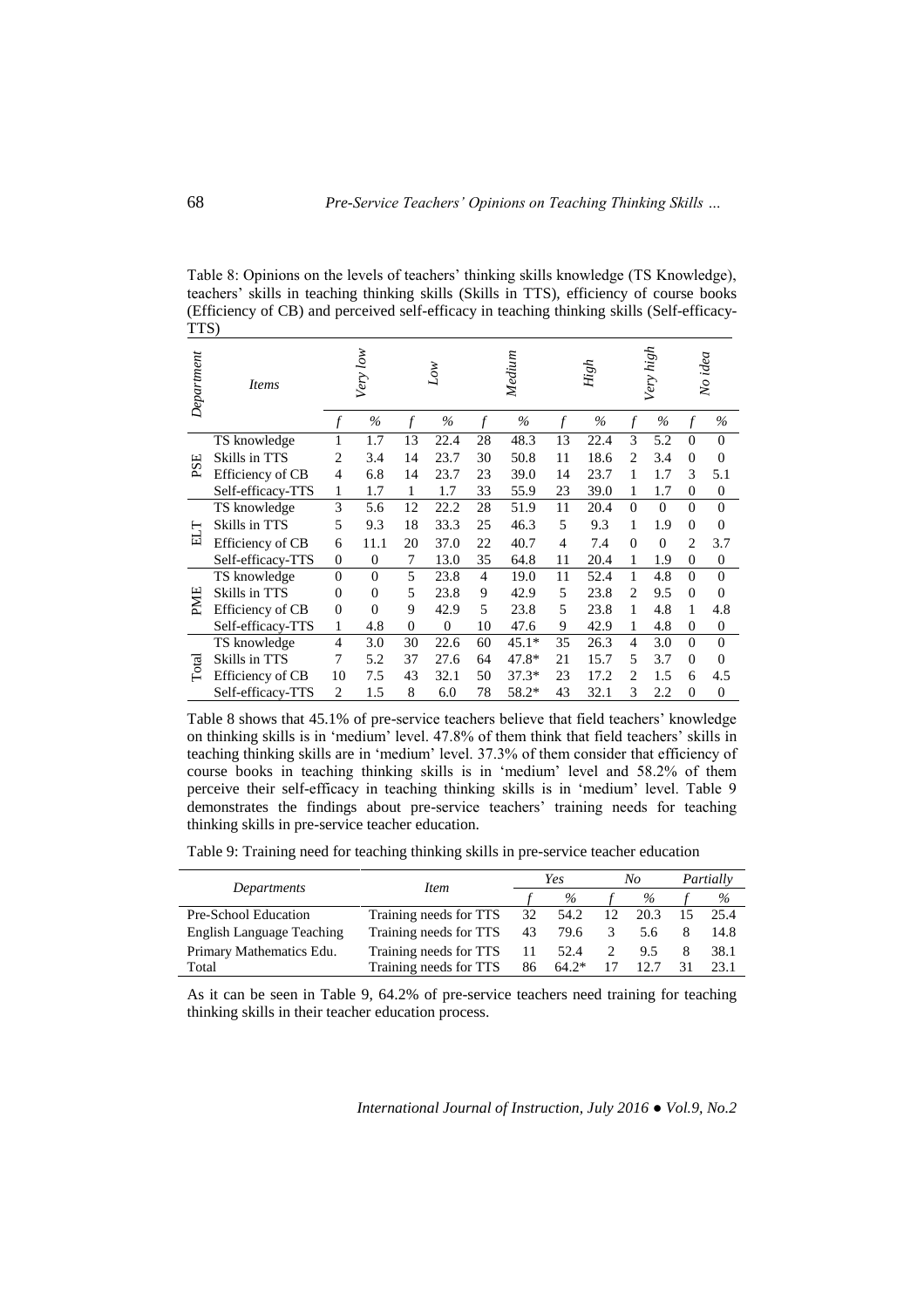## **DISCUSSION**

When the research results are taken into consideration, pre-service teachers seem to believe that thinking skills can be taught. Theoretical and empirical studies on thinking skills address that they are the mental activities which can be taught directly and systematically (Beyer, 2008b; Cotton, 1991; Fisher, 1999; Perkins, 1987; Smith, 2002). Within this scope, pre-service teachers" thoughts on the possibility of teaching thinking skills correspond to the findings in literature. As to majority of pre-service teachers, preschool is the most appropriate level for teaching thinking skills. Fisher (1999) maintains that thinking skills should be directly taught and this instruction should begin as early as possible in order to ensure learners to think effectively. Akbıyık and Kalkan-Ay (2014) concluded in their study that pre-school teachers and administrators believe that thinking skills can be developed in pre-school stage. In this respect, findings of those studies can be said to be consistent.

Pre-service teachers indicate that the mixed approach is more appropriate in teaching thinking skills than the other approaches. Sternberg (1987) highlights that thinking skills should be taught both as a separate course and in the way of integration into curriculum. Various empirical studies also found out that the mixed approach is the most effective method in teaching critical thinking skills (Abrami, et al., 2008; Heijltjes, Van Gog & Paas, 2014). Therefore, this finding can be said to contribute to the related literature. Pre-service teachers participating in this study share the opinion that the most important attribute of teachers who promote thinking is "being open to different opinions". Critical thinking skills can be developed more effectively in the environments where different opinions are respected and different viewpoints are encouraged (McCall, 2011). Since teachers have leading roles in providing those environments for learners, it seems considerably significant that they possess that attribution. Furthermore, pre-service teachers think that the most important feature of a thinking-friendly classroom is "teacher modeling in using effective thinking skills". Similarly, they regard "administrator and teacher modeling to learners in thinking skills" as the most significant feature of a thinking-friendly school. In conclusion, modeling is the most emphasized feature of a thinking-friendly classroom and school by pre-service teachers. Modeling is not only a teacher behavior promoting to develop thinking skills (Newmann, 1990), but also has a critical role in teaching thinking as a skill (Beyer, 2008a; Fisher, 1999; McGuinness, 1999).

Pre-service teachers believe that field teachers" knowledge and skills in teaching thinking skills, efficiency of course books in teaching thinking skills and their perceived self-efficacy in teaching thinking skills is in "medium" level. Akbıyık and Kalkan-Ay (2014) found out in their study conducted with pre-school teachers that teachers perceive themselves incompetent in teaching thinking skills in a successful way. Similarly, Birbili (2013) notes that pre-school teachers have difficulty in encouraging children for higher-order thinking and asking open-ended questions. Whereas teachers perceive themselves incompetent, which is the finding of those studies in question, preservice teachers are found to consider themselves partially competent in the present study. This difference can be said to arise from the instructional experiences of teachers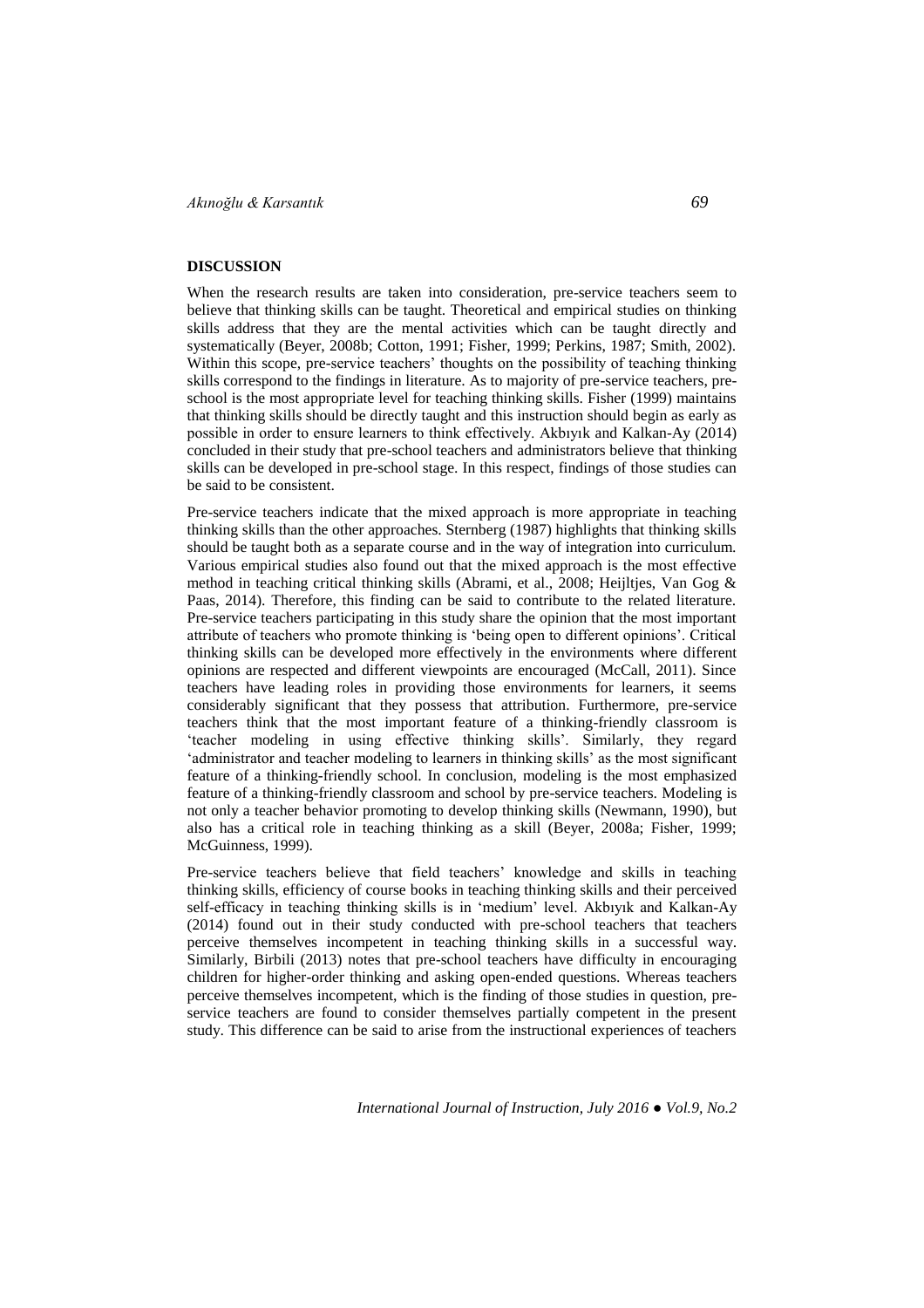and pre-service teachers. On the other hand, in a study conducted by İnan and Özgen (2008) it was found that pre-service mathematics teachers perceive themselves highly competent in teaching thinking skills. That finding does not correspond to the finding obtained from the present study. This inconsistency can be thought to result from the differences in the teacher education process of the study groups. Çakır (2009) and Yüksel (2010) concluded in their studies conducted with mathematics teachers that teachers think that questions developing higher-order thinking skills are partially included in course books, yet it is not adequate for them. Despite the difference in study groups, the findings of those studies and the present study are similar in that sense.

The present study concludes that pre-service teachers perceive themselves partially competent in developing thinking skills in the future. Nevertheless, they feel that they need training for thinking skills. Harrison (2013) emphasizes that pre-service teachers need to acquire the essential skills for applying thinking skills in the classroom in teacher education period. When considering that pre-service teacher education programs need to meet the expectations of pre-service teachers for acquiring the skills necessary for teaching thinking skills (Alwehaibi, 2012), it can be said that several arrangements are needed in teacher education programs in order to meet the expectations for that need.

### **CONCLUSION**

Results of the study indicate that pre-service teachers think that it is possible to teach thinking skills and thinking skills instruction should begin in pre-school years. They consider mixed approach which incorporates subject-based and skill-based approaches as the most effective approach in teaching thinking skills. Teachers and administrators who behave like a model in thinking skills are considerably important for a thinkingfriendly classroom or school environment. Finally, pre-service teachers perceive themselves partially competent in developing thinking skills; nevertheless, they highlight the need for training in how to develop thinking skills at school.

When the results obtained from the present study are taken into consideration, it seems that raising awareness of pre-service teachers in teaching thinking skills is crucial. This can be achieved by integrating thinking skills into professional courses. Courses on teaching thinking skills should be included in teacher education programs and curricular arrangements should be made. Furthermore, pre-service teachers" thinking skills should be developed in the pre-service teacher education process.

# **REFERENCES**

Abrami, P.C., Bernard, R.M., Borokhovski, E., Wade, A., Surkes, M.A., Tamim, R., & Zhang, D. (2008). Instructional interventions affecting critical thinking skills and dispositions: A stage 1 meta-analysis. *Review of Educational Research, 78* (4): 1102- 1134.

Akbıyık, C. & Kalkan-Ay, G. (2014). Okul öncesi yönetici ve öğretmenlerin düşünme becerilerinin öğretimine yönelik algıları: Bir durum çalışması. [Perceptions of pre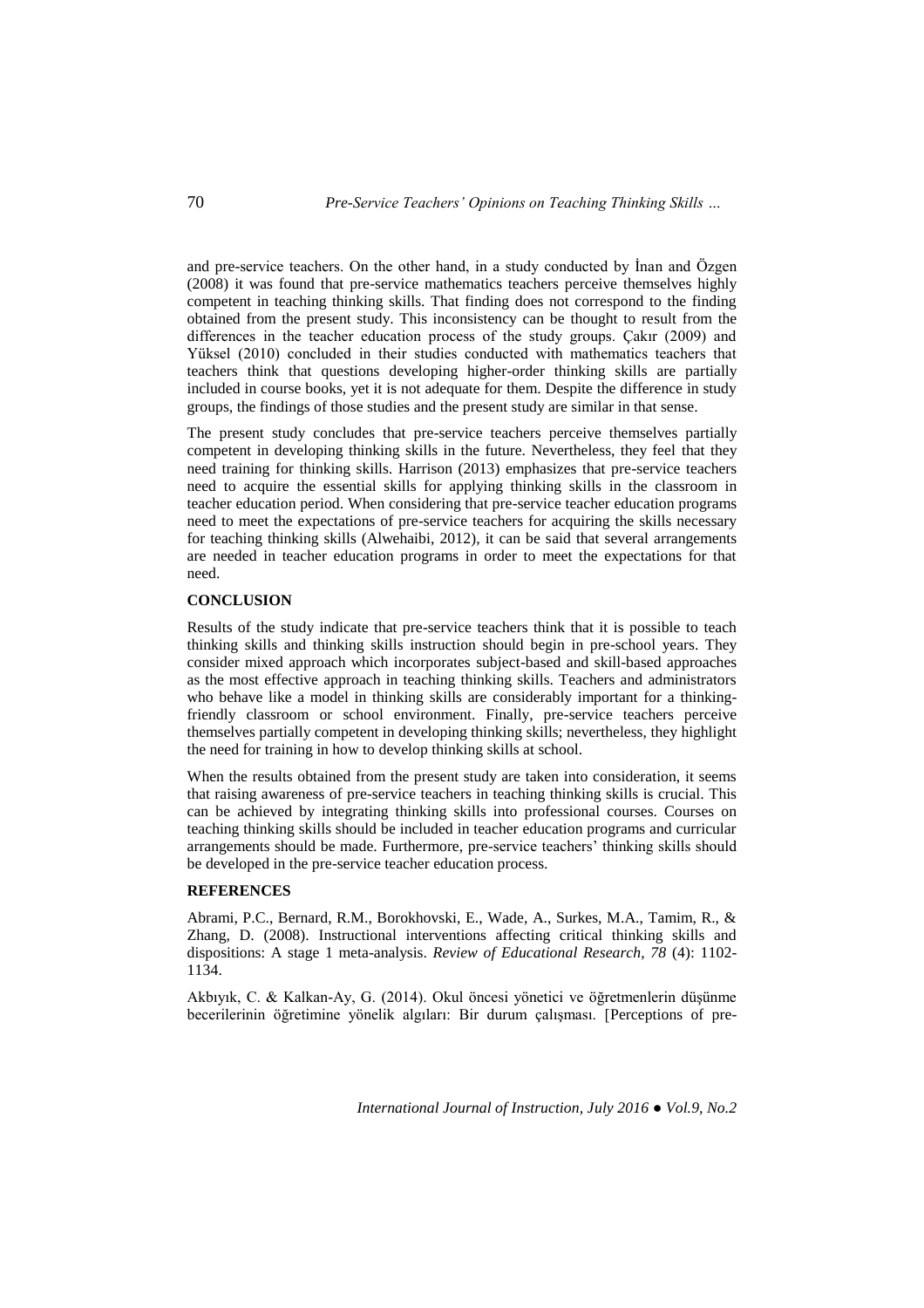*Akınoğlu & Karsantık 71*

school administrators and teachers on thinking skills ınstruction: A case study]. *Hacettepe University Journal of Education*, *29* (1): 1-18.

Akınoğlu, O. (2001). *Eleştirel düşünme becerilerini temel alan fen bilgisi öğretiminin öğrenme ürünlerine etkisi* [*The effect of critical thinking skills based science education to learning outcomes]* (Unpublished doctoral dissertation). Hacettepe University, Graduate School of Social Sciences, Ankara.

Alwehaibi, H.U. (2012). A proposed program to develop teaching for thinking in preservice English language teachers. *English Language Teaching, 5* (7): 53-63.

Beyer, B.K. (2008a). What research tells us about teaching thinking skills. *The Social Studies, 99* (5): 223-232. ERIC Number: EJ812510.

Beyer, B.K. (2008b). How to teach thinking skills in social studies and history. *The Social Studies*, *99* (5): 196-201. ERIC Number: EJ812507.

Birbili, M. (2013). Developing young children's thinking skills in Greek early childhood classrooms: Curriculum and practice. *Early Child Development and Care, 183* (8): 1101-1114.

Bruin, W.B., Parker, A.M., & Fischhoff, B. (2007). Individual differences in adult decision-making competence. *Journal of Personality and Social Psychology, 92* (5): 938-956.

Burke, L. A., Williams, J. M., & Skinner, D. (2007). Teachers' perceptions of thinking skills in the primary curriculum. *Research in Education*, *77*: 1-13.

Büyüköztürk, Ş. (2011).*Sosyal bilimler için veri analizi el kitabı. [Handbook for data analysis in social sciences].* Ankara: Pegem Akademi.

Cohen, L., Manion, L., & Morrison, K. (2007). *Research methods in education.* (6th Edition). London: Routledge.

Cote, D.L., Jones, V.L., Barnett, C., Pavelek, K., Nguyen, H., & Sparks, S.L. (2014). Teaching problem solving skills to elementary age students with autism. *Education and Training in Autism and Developmental Disabilities, 49* (2): 189-199.

Cotton, K. (1991). Close-Up # 11: Teaching thinking skills. *Northwest Regional Educational Laboratory's School Improvement Research Series*. <http://educationnorthwest.org/sites/default/files/TeachingThinkingSkills.pdf> Retrieved from September 25, 2015.

Çakır, İ. (2009). *İlköğretim beşinci sınıf matematik ders kitaplarının öğretmen ve öğrenci görüşleri doğrultusunda değerlendirilmesi [The evaluation of the fifth grade mathematics textbooks of the primary education according to the views of the teachers and students]* (Unpublished master thesis)*.* Çukurova University Graduate School of Social Sciences, Adana.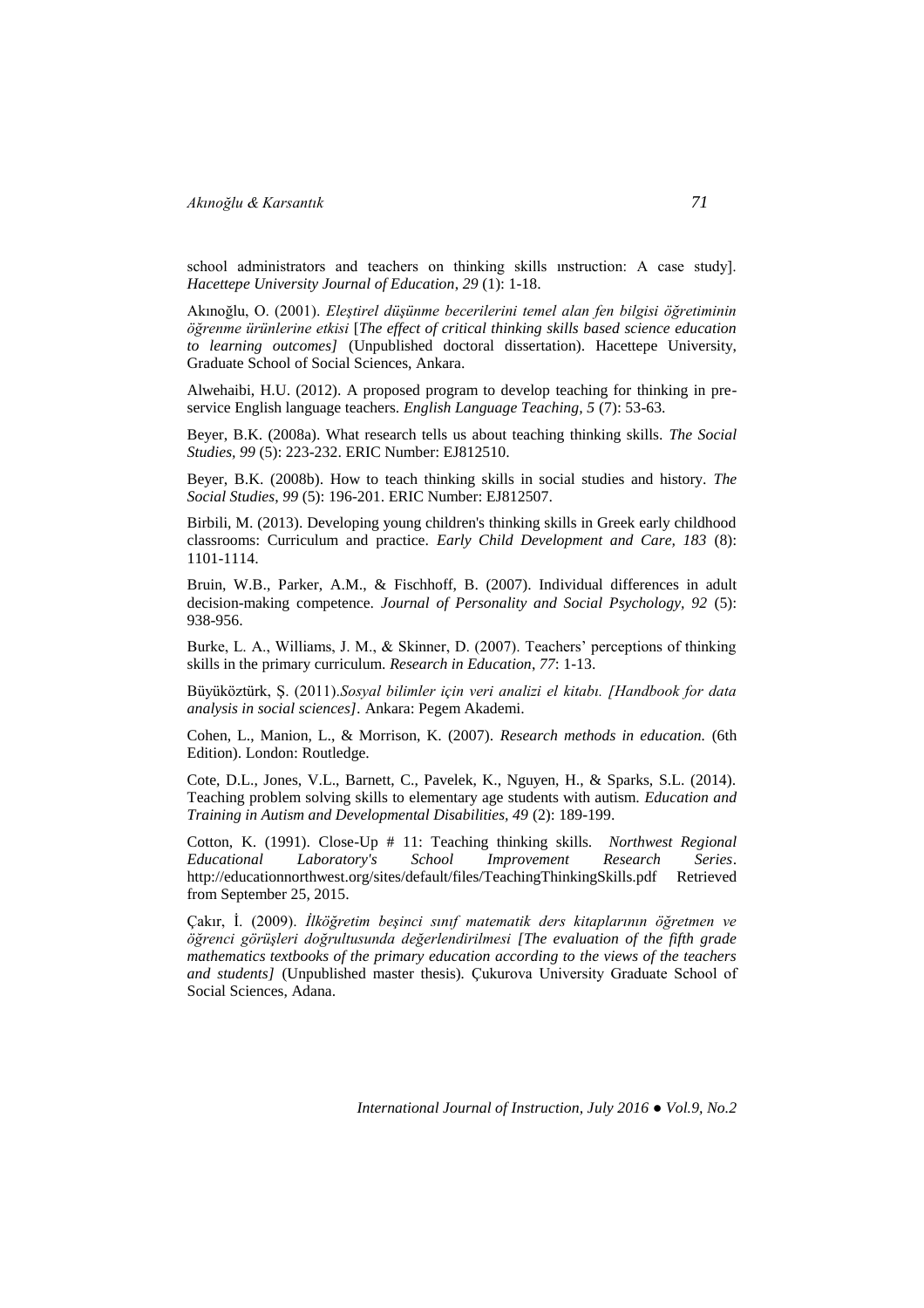Davies, D., Jindal-Snape, D., Collier, C., Digby, R., Hay, P., & Howe, A. (2013). Creative learning environments in education - A systematic literature review. *Thinking Skills and Creativity, 8*: 80-91.

De Bono, E. (1987). The direct teaching of thinking as a skill. M. Heiman & J. Slomianko (Eds.) *Thinking skills instruction: Concepts and techniques* (pp. 217-229). Washington DC: National Education Association.

Eggert, S., & Bögeholz, S. (2010). Students" use of decision-making strategies with regard to socioscientific issues: An application of the Rasch partial credit model. *Science Education*, *94* (2): 230–258.

Eggert, S., Ostermeyer, F., Hasselhorn, M., & Bögeholz, S. (2013). Socioscientific decision making in the science classroom: The effect of embedded metacognitive instructions on students' learning outcomes. *Education Research International*, *2013*: 1- 12.

Eragamreddy, N. (2013). Teaching creative thinking skills*. International Journal of English Language & Translation Studies, 1* (2): 124-145.

Facione, P.A. (1990). *Critical thinking: A statement of expert consensus for purposes of educational assessment and instruction* (The Delphi Report). Millbrae: California Academic Press.

Fisher, R. (1999). Thinking skills to thinking schools: Ways to develop children"s thinking and learning. *Early Child Development and Care, 153* (1): 51-63.

Gregory, E., Hardiman, M., Yarmolinskaya, J., Rinne, L., & Limb, C. (2013). Building creative thinking in the classroom: From research to practice. *International Journal of Educational Research, 62*: 43–50.

Halpern, D.E. (1997*). Critical thinking across the curriculum. A brief edition of thought and knowledge.* New York, NY: Erlbaum.

Harrison, N. (2013). Using the interactive whiteboard to scaffold a metalanguage: Teaching higher order thinking skills in preservice teacher education. *Australasian Journal of Educational Technology,* 29 (1): 54-65.

Heijltjes, A., Van Gog, T., & Paas, F. (2014). Improving students' critical thinking: Empirical support for explicit instructions combined with practice. *Applied Cognitive Psychology, 28*: 518-530.

Hu, W., Adey, P., Jia, X., Liu, J., Zhang, L., Li, J., & Dong, X. (2011). Effects of a "Learn to Think" intervention programme on primary school students. *British Journal of Educational Psychology, 81*: 531–557.

Hughes, C. (2014). Theory of knowledge aims, objectives and assessment criteria: An analysis of critical thinking descriptors*. Journal of Research in International Education*, *13*(1): 30–45.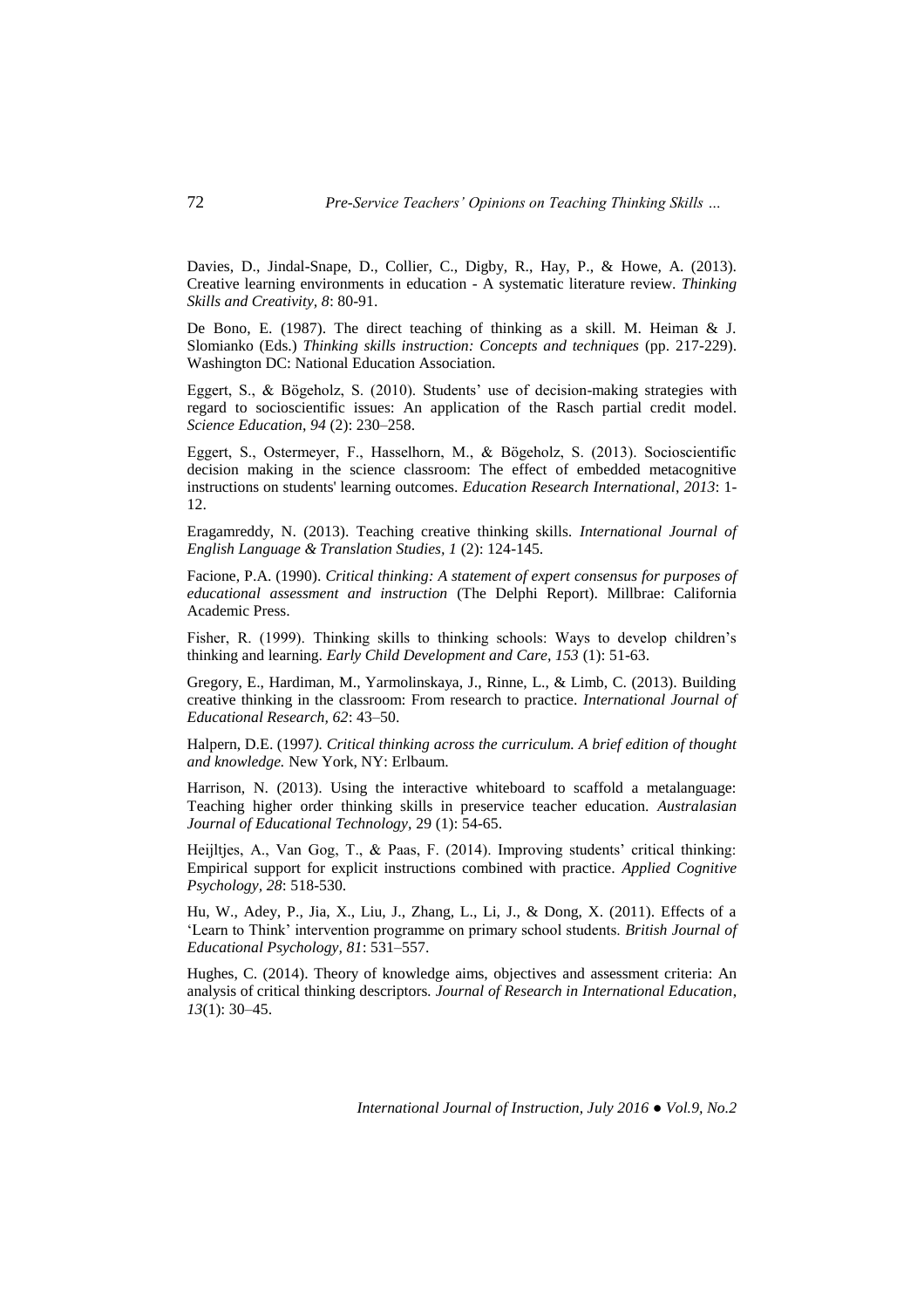İnan, C. & Özgen, K. (2008). Matematik öğretmen adaylarının öğretmenlik uygulaması sürecinde öğrencilere düşünme becerilerini kazandırmadaki yeterliliklerine yönelik görüşlerinin değerlendirilmesi. [Evaluation of mathematics teacher candidates" views towards efficiency in teaching thinking skills to students during the teaching training] *Electronic Journal of Social Sciences, 7* (25): 39-54.

Jackson, R.M. (1986). Thumbs up for the direct teaching of thinking skills. *Educational Leadership, 43*: 32-36.

Larson, L.C., & Miller, T.N. (2011). 21st century skills: Prepare students for the future. *Kappa Delta Pi Record, 47* (3): 121-123.

Lizarraga, M.L.S.A., Baquedano, M.T.S.A., & Cardelle-Elawar, M. (2007). Factors that affect decision making: Gender and age differences*. International Journal of Psychology and Psychological Therapy*, 7 (3): 381-391.

Marzano, R.J. (1993). How classroom teachers approach the teaching of thinking. *Theory into Practice,* 32 (3): 154-160.

Mayer, R.E. (1998). Cognitive, metacognitive, and motivational aspects of problem solving. *Instructional Science, 26*: 49-63.

McCall, A.L. (2011). Promoting critical thinking and inquiry through maps in elementary classrooms. *The Social Studies, 102* (3): 132-138. ERIC Number: EJ922448

McGuinness, C. (1999). *From thinking skills to thinking classrooms: A review and evaluation of approaches for developing pupils' thinking: Research Report No. 115* (Executive Summary). DIEE.

McTighe, J., & Schollenberger, J. (1991). Why teach thinking? A statement of rationale. A. L. Costa (Ed.), *Developing minds*: *A resource book for teaching thinking* (Revised Edition, Volume 1) (pp. 1-5). Alexandria, VA: Association for Supervision and Curriculum Development.

Newmann, F. M. (1990). Higher order thinking in teaching social studies. *Journal of Curriculum Studies, 22* (1): 41–56.

Pena, C., & Almaguer, I. (2012). The use of online discussions to foster critical thinking in a teacher education program. *International Journal of Instructional Media, 39* (1): 25-32.

Perkins, D.N. (1987). Knowledge as design: Teaching thinking through content. J. B. Baron & R. J. Sternberg (Eds.), *Teaching Thinking Skills: Theory and Practice* (pp. 62- 85). New York, NY: WH Freeman/Times Books/Henry Holt & Co.

Ravitz, J., Hixson, N., English, M., & Mergendoller, J. (2012, April). Using project based learning to teach 21st century skills: Findings from a statewide initiative. *In American Educational Research Association Conference, Vancouver, Canada* (Vol. 16).

Serin, O. (2011). The effects of the computer-based instruction on the achievement and problem solving skills of the science and technology students. *The Turkish Online Journal of Educational Technology, 10* (1): 183-201.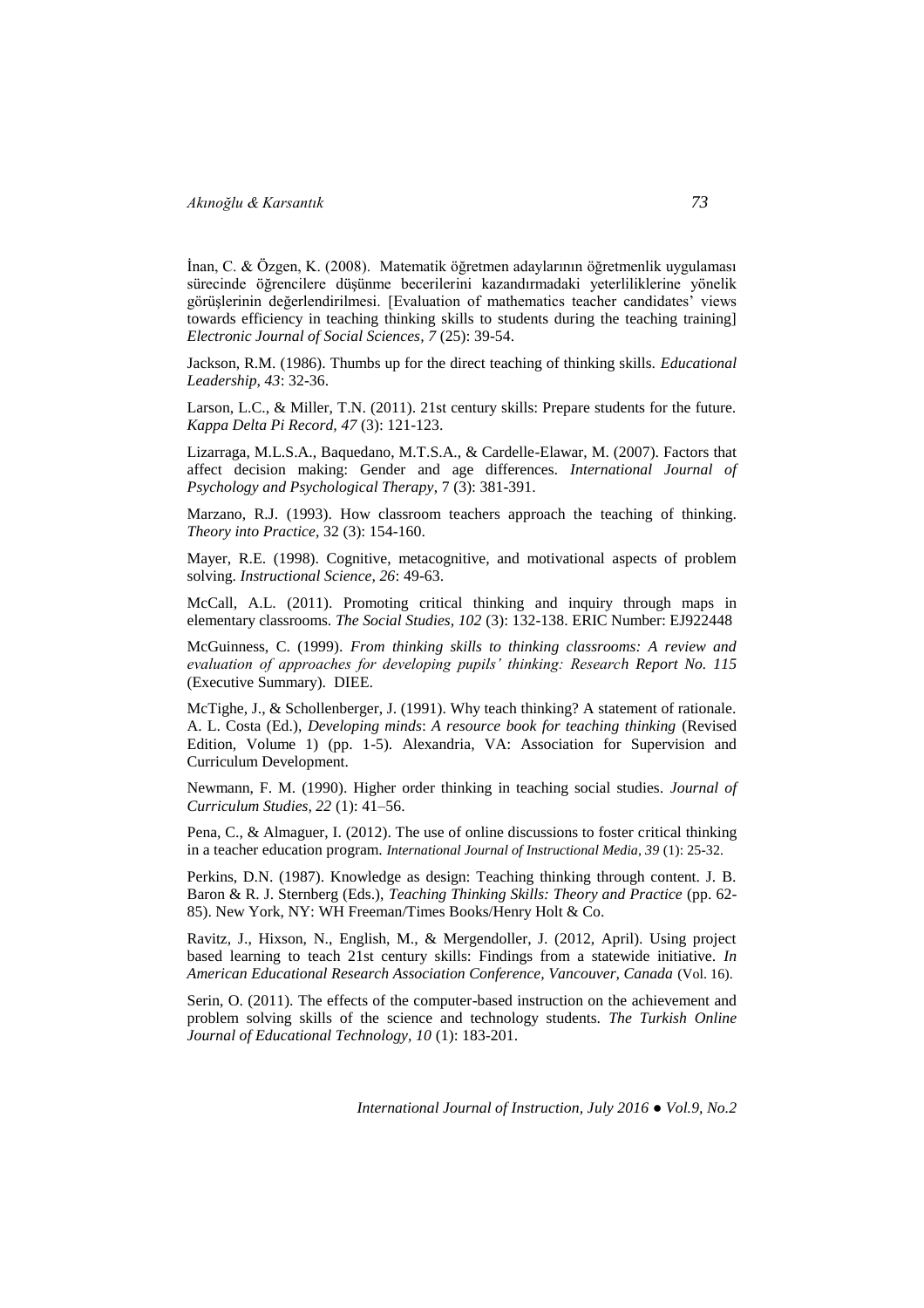Smith, G.F. (2002). Thinking skills: The question of generality. *Journal of Curriculum Studies, 34* (6): 659-678.

Sternberg, R.J. (1987). Questions and answers about nature and teaching thinking skills. J. B. Baron & R. J. Sternberg (Eds.), *Teaching thinking skills: Theory and practice* (pp. 251-259). New York, NY: WH Freeman/Times Books/Henry Holt & Co.

Torrance, E. P. (1962). Testing and creative talent*. Educational Leadership, 20*(1): 7-11.

Voogt, J., & Roblin, N.P. (2012). A comparative analysis of international frameworks for 21st century competences: Implications for national curriculum policies. *Journal of Curriculum Studies, 44* (3): 299-321.

Woodward, J., Carnine, D., & Gersten, R. (1988). Teaching problem solving through computer simulations. *American Educational Research Journal, 25* (1): 72-86.

Yang, S.C., & Chung, T.Y. (2009). Experimental study of teaching critical thinking in civic education in Taiwanese junior high school. *British Journal of Educational Psychology,79*: 29-55.

Yüksel, E. (2010). *İlköğretim 6.sınıf matematik ders kitaplarının öğretmen ve öğrenci görüşleri doğrultusunda değerlendirilmesi [The evaluation of the sixth grade mathematics textbooks of the primary education according to the views of the teachers and students]* (Unpublished master thesis)*.* Çukurova University Graduate School of Social Sciences, Adana.

Zohar, A., & Schwartzer, N. (2005). Assessing teachers" pedagogical knowledge in the context of teaching higher order thinking*. International Journal of Science Education, 27* (13): 1595-1620.

### **Turkish Abstract Öğretmen Adaylarının Düşünme Becerilerinin Öğretmi İle İlgili Görüşleri**

Bu çalışmanın amacı öğretmen adaylarının düşünme becerilerinin öğretimi konsundaki düşüncelerini belirlemektir. İstanbul"da bir devlet okulunda İngilizce ve matematik öğretmenliği okuyan 134 son sınıf öğrencisi çalışmaya katılmış ve çalışma tarama modelinde desenlenmiştir. Araştırmacılar tarafından geliştirilen bir ölçek veri toplamada kullanılmış ve veri analizi için yüzdelik ve frekans analizleri yapılmıştır. Sonuçlar bu öğretmen adaylarının düşünme becerilerinin öğretilebildiğini ve okul öncesi dönemde öğretilmeye başlanması gerektiğini düşündüklerini ortaya koymaktadır. Ayrıca düşünme becerilerini öğretmede en etkili yaklaşımın karma yaklaşım olduğunu öğretmen adayları belirtmişlerdir. Düşünme dostu sınıflar ve okullar için öğretmenlerin ve yöneticilerin model olmasının oldukça önemli olduğu da düşünülmektedir. Öğretmen adayları ayrıca düşünmeyi destekleyen öğretmenin en önemli özelliğinin farklı fikirlere açık olma olduğuna inanmaktadırlar. Bu öğretmen adayları gelecekte öğrencilerin düşünme becerilerini geliştirmede kısmen kendilerini yeterli görmektedirler. Ancak, okullarda bu eğitimi vermek için eğitim gerektiğini vurgulamışlardır.

Anahtar Kelimeler: düşünme becerileri, eğitim programları ve öğretim, düşünme becerilerinin öğretimi, eleştirel düşünme, yaratıcı düşünme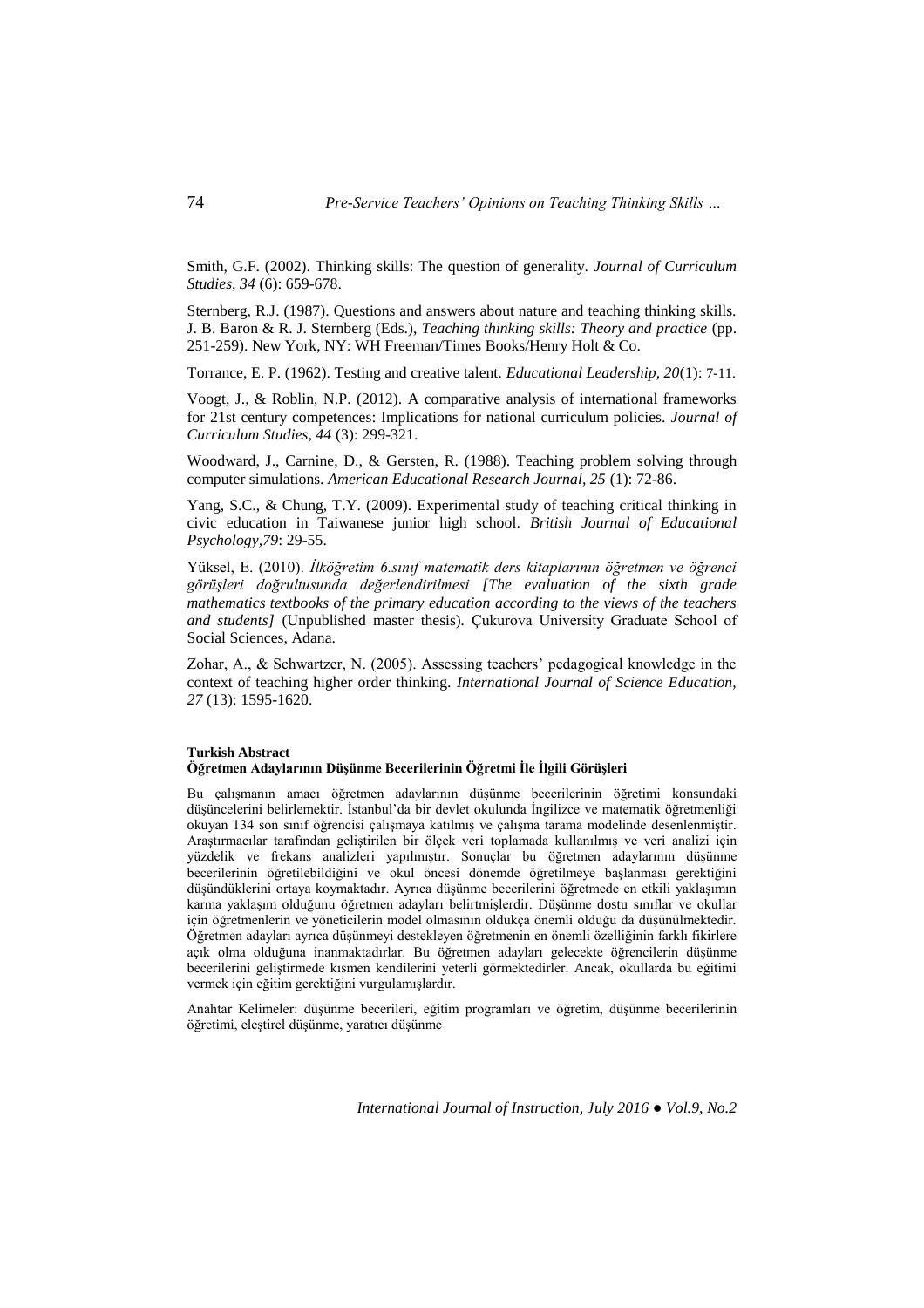#### **French Abstract Les opinions de pré-service des enseignants sur les compétences de réflexion pédagogique**

Le but de la présente étude est de déterminer les opinions des enseignants pré-service sur l'enseignement des habiletés de pensée. 134 pré-service de pré-école supérieure, en anglais et de mathématiques qui étudient dans une université d'Etat à Istanbul ont été participé à l'étude qui est conçue selon le modèle de l'enquête. Un questionnaire qui a été développé par les chercheurs a été utilisé dans la collecte de données et le pourcentage et les valeurs de fréquence ont été calculées pour l'analyse de données. Les résultats ont montré que les professeurs de pré service ont pensé que des compétences pensantes pourraient être enseigné et enseignant des compétences pensantes devrait commencer dans le niveau d'école maternelle. Ils ont considéré l'approche mixte comme l'approche la plus efficace dans l'enseignement de compétences pensant. Ils ont considéré que le modelage des professeurs et administrateurs était considérablement important dans des salles de classe favorables à pensée et des écoles. Ils ont cru qu'étant ouvert aux avis différents était l'attribut le plus important des professeurs qui promeuvent la pensée. Les professeurs de pré service se perçoivent partiellement compétents dans le développement des compétences de pensée des étudiants dans l'avenir. Cependant, ils ont souligné le besoin de recevoir une formation dans l'enseignement de compétences pensantes aux écoles.

Mots Clés: en pensant compétences, programme d'études et instruction, enseignant compétences pensant, pensée critique, pensée créative

### **Arabic Abstract**

## **اآلراء المعلمين ما قبل خدمة على تدريس مهارات التفكير**

والغرض من هذه الدراسة هو تحديد آراء المعلمين قبل الخدمة على تعليم مهارات التفكير ٍ ، وشارك 134 من كبار قبل الخدمة ما قبل المدرسة الإنجليزية والرياضيات الذين يدرسون في جامعة الدولة في اسطنبول في الدراسة التي تم تصميمُها بناء على نموذج المسح. تم استخدام الاستبيان الذي تم تطويره من قبل الباحثين في مجال جمع البيانات ونسبة وتردد القيم حسبت لتحليل البيانات. وأظهرت النتائج أن المعلمين قبل الخدمة يعتقد أن مهار ات التفكير يمكن أن تدرس وأن تعليم مهار ات التفكير تبدأ في مرحلة ما قبل المدرسة. اعتبروه نهج مختلط باعتبارها النهج الأكثر فعالية في تعليم مهارات التفكير. واعتبروا أن النمذجة الْمُعلمين والإداريينَ مهم إلى حدّ كبيرٍ في فصولُ دراسية ملائمة التفكيروالْمُدارس. إنّهُم يُعتَّدُونَ أن الانفتاح على وجهات نظر مختلفة كانت السَمة الأكثُر أهمية من المعلمين الذين يروجون التفكير. أدرك المعلمون قبل الحدمة لأنفسهم المختصّة جزئيا في تنمية مهارات التفكير لدى الطلاب في المستقبل. ومع ذلك، شددوا على الحاجة إلى التدريب في تعليم مهارات التفكير في المدارس.

كلمات البحث: مهارات التفكير ، المناهج وطرق التدريس، تدريس مهار ات التفكير ، والتفكير الناقد، والتفكير الإبداعي

#### **German Abstract Die Meinungen der Pre-Service Lehrer auf Denkfähigkeiten Lehre**

Der Zweck der vorliegenden Studie ist es Meinungen von Pre-Service-Lehrer unterrichten Denkfähigkeiten zu bestimmen. 134 leitender Pre-Service-Kindergarten, Englisch und Mathematik Lehrer an einer staatlichen Universität in Istanbul studierten an der Studie teilgenommen, die auf Erhebungsmodell basiert ausgelegt ist. Ein Fragebogen, der von den Forschern entwickelt wurde, wurde in der Datenerfassung und der Prozentsatz und Frequenzwerte wurden verwendet, um für die Datenanalyse berechnet. Die Ergebnisse zeigten, dass Pre-Service-Lehrer gedacht, dass das Denken Fertigkeiten vermittelt und Fähigkeiten Lehre Denken werden